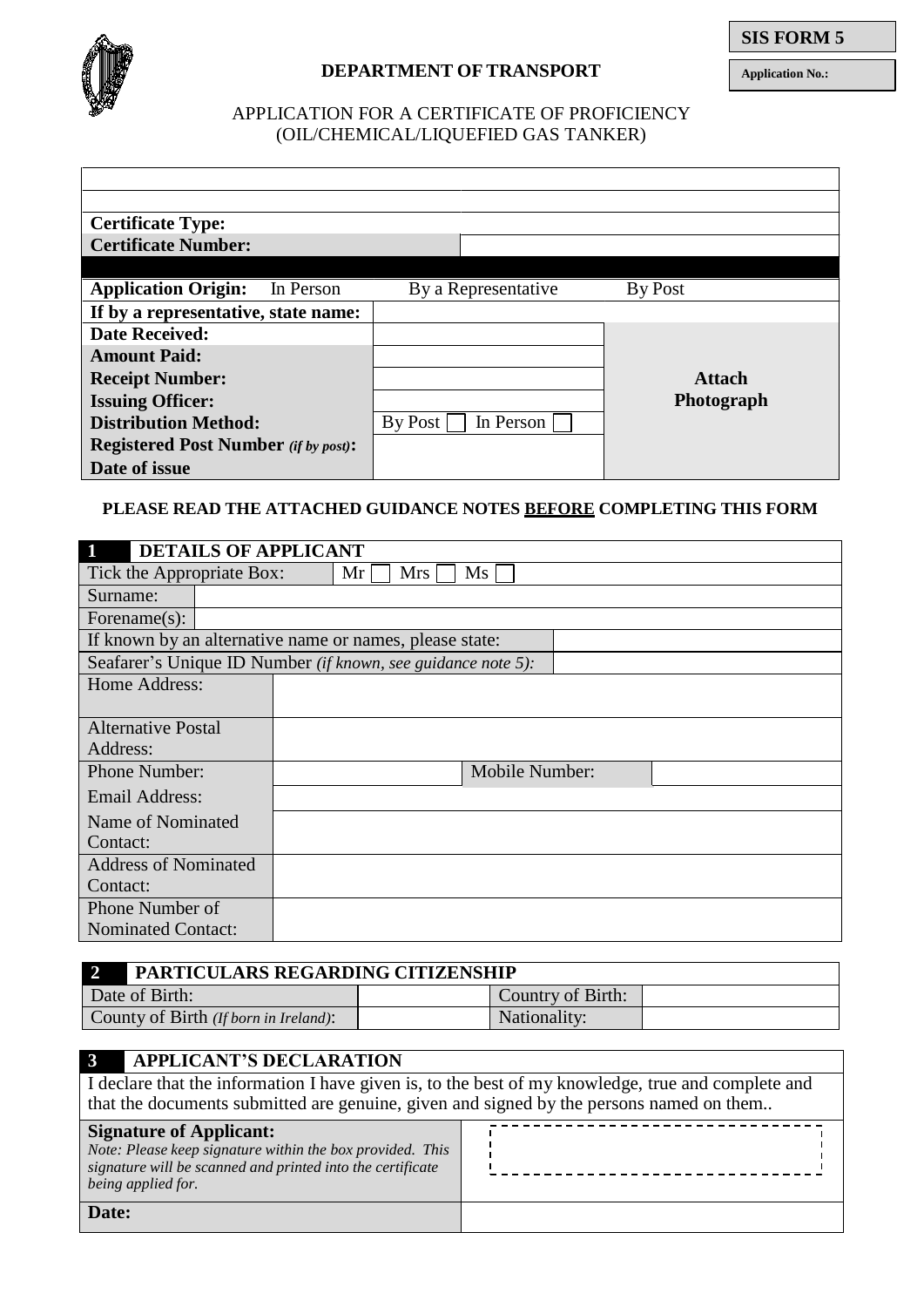| PARTICULARS OF CERTIFICATE(S)/DOCUMENT(S) HELD BY SEAFARER<br>$\overline{4}$ |             |                  |                  |  |  |  |
|------------------------------------------------------------------------------|-------------|------------------|------------------|--|--|--|
| Document Type                                                                | Grade/Class | Country of Issue | Cert/Book Number |  |  |  |
| <b>Certificate of Competency:</b>                                            |             |                  |                  |  |  |  |
| Discharge Book:                                                              |             |                  |                  |  |  |  |
| Seafarer's Identity Card:                                                    |             |                  |                  |  |  |  |

| $\overline{5}$<br><b>TYPE OF CERTIFICATE OF PROFICIENCY BEING APPLIED FOR (please tick)</b> |                |  |  |  |
|---------------------------------------------------------------------------------------------|----------------|--|--|--|
| <b>Basic</b>                                                                                | Oil & Chemical |  |  |  |
| <b>Basic</b>                                                                                | Liquefied Gas  |  |  |  |
| Advanced                                                                                    | Oil            |  |  |  |
| Advanced                                                                                    | Chemical       |  |  |  |
| Advanced                                                                                    | Liquefied Gas  |  |  |  |

| $\sqrt{6}$<br><b>DETAILS OF TRAINING COURSES ATTENDED</b> |                          |                         |  |  |  |
|-----------------------------------------------------------|--------------------------|-------------------------|--|--|--|
| <b>Qualification Awarded</b>                              | <b>Issuing Authority</b> | <b>Date Cert Issued</b> |  |  |  |
|                                                           |                          |                         |  |  |  |
|                                                           |                          |                         |  |  |  |
|                                                           |                          |                         |  |  |  |
|                                                           |                          |                         |  |  |  |
|                                                           |                          |                         |  |  |  |

| DETAILS OF SHIPBOARD TRAINING/SERVICE<br>$\overline{7}$ |               |             |              |           |                       |
|---------------------------------------------------------|---------------|-------------|--------------|-----------|-----------------------|
| A. Shipboard Service                                    |               |             |              |           |                       |
| Name of Ship                                            | <b>IMO</b>    | <b>Rank</b> | <b>Dates</b> |           | <b>Type of Cargo*</b> |
|                                                         | <b>Number</b> |             | From         | <b>To</b> |                       |
|                                                         |               |             |              |           |                       |
|                                                         |               |             |              |           |                       |
|                                                         |               |             |              |           |                       |
|                                                         |               |             |              |           |                       |
|                                                         |               |             |              |           |                       |
|                                                         |               |             |              |           |                       |
|                                                         |               |             |              |           |                       |
|                                                         |               |             |              |           |                       |
|                                                         |               |             |              |           |                       |
|                                                         |               |             |              |           |                       |
|                                                         |               |             |              |           |                       |
|                                                         |               |             |              |           |                       |
|                                                         |               |             |              |           |                       |
|                                                         |               |             |              |           |                       |
|                                                         |               |             |              |           |                       |
|                                                         |               |             |              |           |                       |
|                                                         |               |             |              |           |                       |
|                                                         |               |             |              |           |                       |
|                                                         |               |             |              |           |                       |
|                                                         |               |             |              |           |                       |
|                                                         |               |             |              |           |                       |
|                                                         |               |             |              |           |                       |
|                                                         |               |             |              |           |                       |
| * Insert Oil, Chemical or Liquefied Gas as appropriate  |               |             |              |           |                       |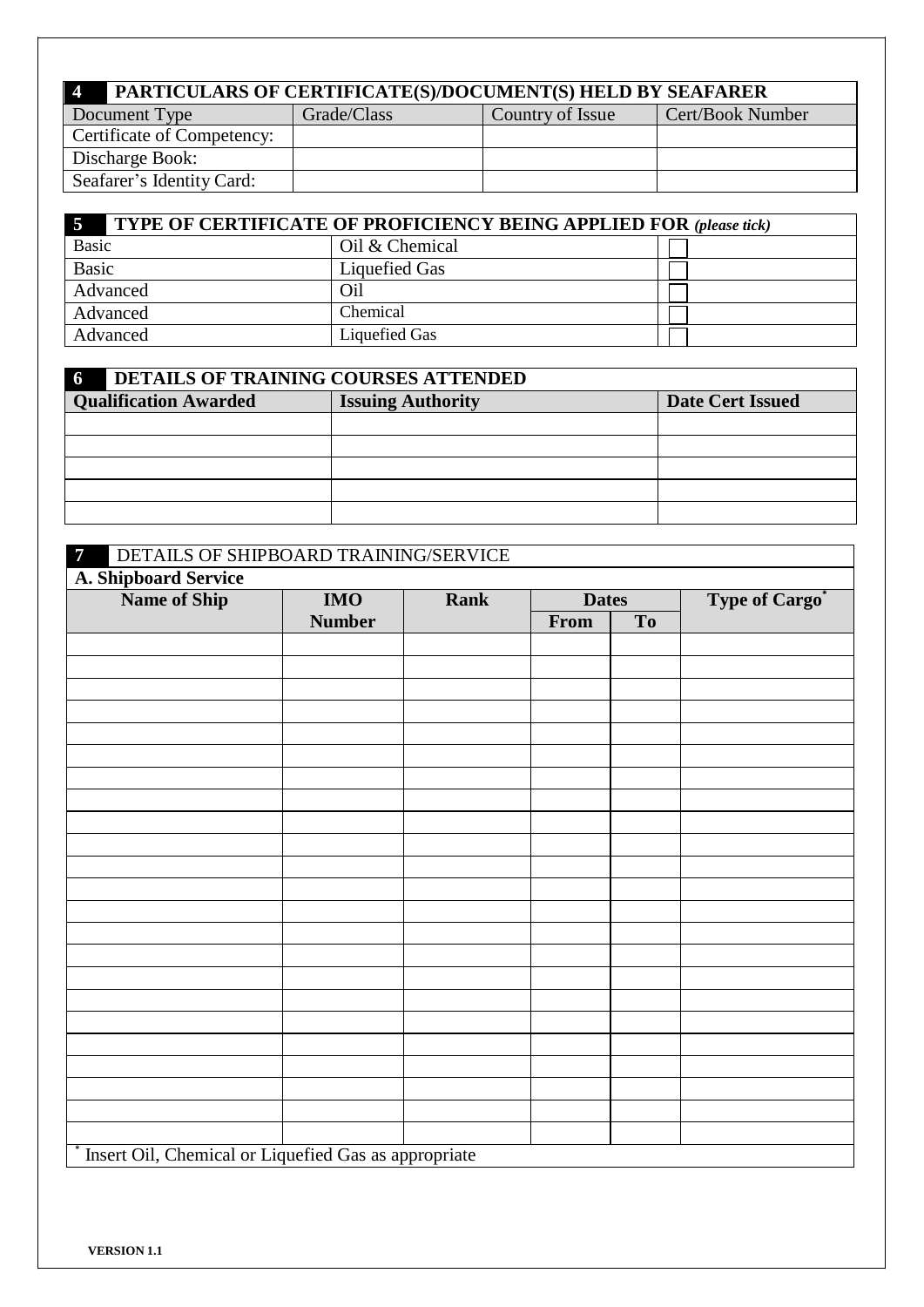| <b>B. Training in a Supernumerary Capacity</b><br>Name of Ship<br><b>IMO</b><br><b>Dates</b> |               |      |    |                      |  |
|----------------------------------------------------------------------------------------------|---------------|------|----|----------------------|--|
|                                                                                              |               |      |    | <b>Type of Cargo</b> |  |
|                                                                                              | <b>Number</b> | From | To |                      |  |
|                                                                                              |               |      |    |                      |  |
|                                                                                              |               |      |    |                      |  |
|                                                                                              |               |      |    |                      |  |
|                                                                                              |               |      |    |                      |  |
|                                                                                              |               |      |    |                      |  |
|                                                                                              |               |      |    |                      |  |
|                                                                                              |               |      |    |                      |  |
|                                                                                              |               |      |    |                      |  |
|                                                                                              |               |      |    |                      |  |
|                                                                                              |               |      |    |                      |  |
|                                                                                              |               |      |    |                      |  |
|                                                                                              |               |      |    |                      |  |
|                                                                                              |               |      |    |                      |  |
|                                                                                              |               |      |    |                      |  |
|                                                                                              |               |      |    |                      |  |
|                                                                                              |               |      |    |                      |  |
|                                                                                              |               |      |    |                      |  |
|                                                                                              |               |      |    |                      |  |
|                                                                                              |               |      |    |                      |  |
|                                                                                              |               |      |    |                      |  |
|                                                                                              |               |      |    |                      |  |
|                                                                                              |               |      |    |                      |  |
|                                                                                              |               |      |    |                      |  |
|                                                                                              |               |      |    |                      |  |

| <b>C. Intensive Shipboard Training</b> |               |              |    |                          |  |  |
|----------------------------------------|---------------|--------------|----|--------------------------|--|--|
| <b>Name of Ship</b>                    | <b>IMO</b>    | <b>Dates</b> |    | <b>Details of Course</b> |  |  |
|                                        | <b>Number</b> | From         | To |                          |  |  |
|                                        |               |              |    |                          |  |  |
|                                        |               |              |    |                          |  |  |
|                                        |               |              |    |                          |  |  |
|                                        |               |              |    |                          |  |  |
|                                        |               |              |    |                          |  |  |
|                                        |               |              |    |                          |  |  |
|                                        |               |              |    |                          |  |  |
|                                        |               |              |    |                          |  |  |
|                                        |               |              |    |                          |  |  |
|                                        |               |              |    |                          |  |  |
|                                        |               |              |    |                          |  |  |
|                                        |               |              |    |                          |  |  |
|                                        |               |              |    |                          |  |  |
|                                        |               |              |    |                          |  |  |
|                                        |               |              |    |                          |  |  |
|                                        |               |              |    |                          |  |  |
|                                        |               |              |    |                          |  |  |
|                                        |               |              |    |                          |  |  |
|                                        |               |              |    |                          |  |  |
|                                        |               |              |    |                          |  |  |
|                                        |               |              |    |                          |  |  |
|                                        |               |              |    |                          |  |  |
|                                        |               |              |    |                          |  |  |
|                                        |               |              |    |                          |  |  |
|                                        |               |              |    |                          |  |  |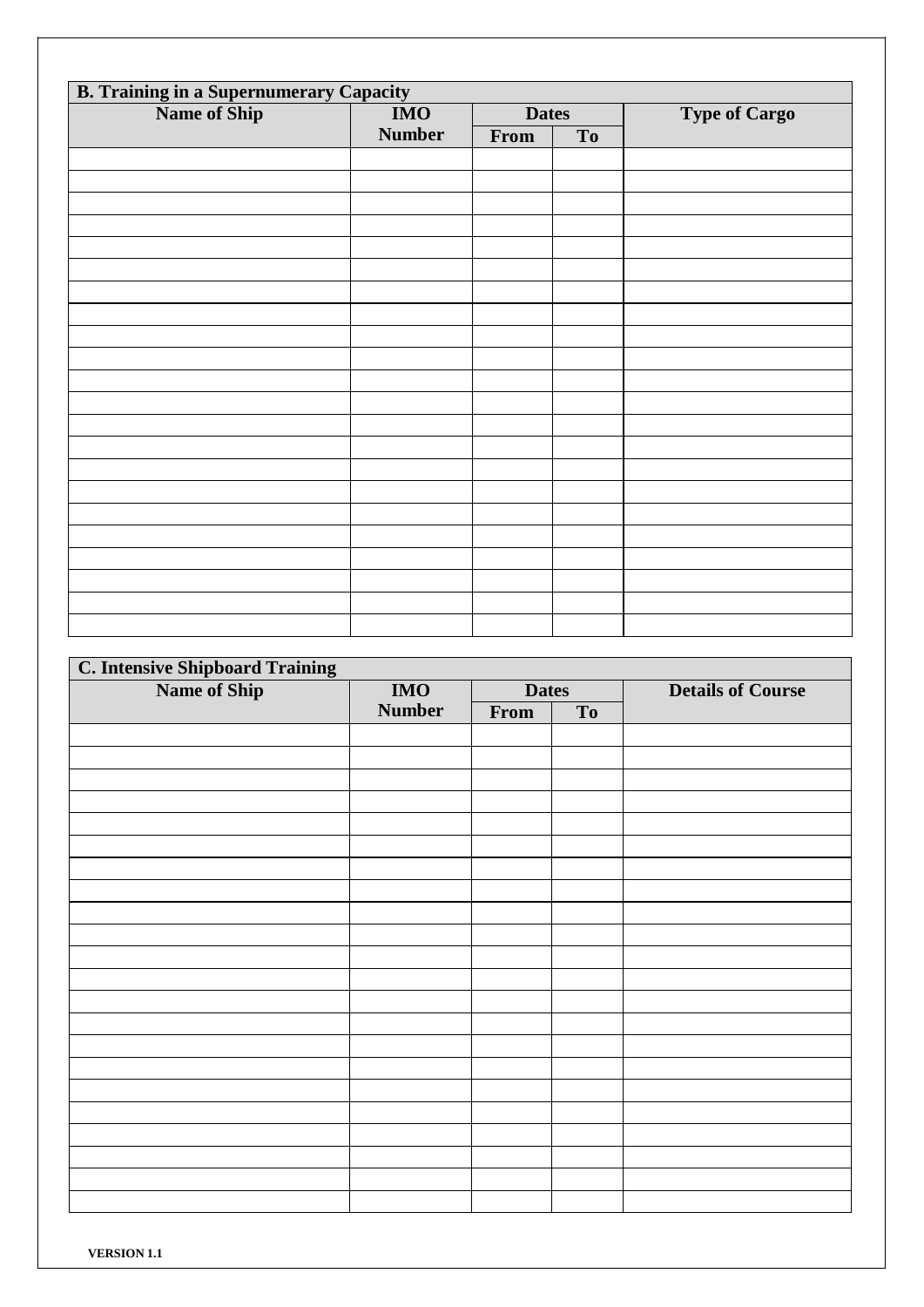|                                                                                                                       | <b>For Applicant</b> | <b>For Official Use only</b> |
|-----------------------------------------------------------------------------------------------------------------------|----------------------|------------------------------|
| A completed application form                                                                                          |                      |                              |
| Two photographs, signed on reverse                                                                                    |                      |                              |
| Certificate of Competency <i>(if held)</i>                                                                            |                      |                              |
| Certificates (Refer to full list of required certificates, as per<br><b>Exam Directions on the back of this form)</b> |                      |                              |
| Sea Service Testimonials                                                                                              |                      |                              |
| Discharge Book <i>(detailing required seagoing service)</i>                                                           |                      |                              |
| The appropriate fee (fees and payment methods are listed                                                              |                      |                              |
| under Guidance Note 4 & 8)                                                                                            |                      |                              |

**IMPORTANT NOTICE:** INCOMPLETE APPLICATIONS MAY BE RETURNED UNPROCESSED, BY POST. THEREFORE IN ORDER TO AVOID ANY UNDUE DELAY IN THE PROCESSING OF YOUR APPLICATION, PLEASE ENSURE THAT THE ABOVE CHECKLIST IS ADHERED TO.

## **FOR OFFICIAL USE ONLY**

## **APPLICATION PASSED**

I confirm that I have examined the training, service and other documents provided in support of this application. I hereby certify that the seafarer has produced satisfactory proof of training/service to qualify for the Certificate of Proficiency as follows:

| <b>STCW Regulation</b> | Basic/Advanced   Oil/Chemical/Liquefied Gas |                     |  |
|------------------------|---------------------------------------------|---------------------|--|
|                        |                                             |                     |  |
|                        |                                             |                     |  |
|                        |                                             |                     |  |
|                        |                                             |                     |  |
| <b>Expiry Date:</b>    |                                             |                     |  |
| Examiner's Signature:  |                                             |                     |  |
|                        |                                             | <b>Office Stamp</b> |  |
| Date:                  |                                             |                     |  |
|                        |                                             |                     |  |

| <b>APPLICATION REJECTED</b>                                                                            |                     |  |  |  |  |  |
|--------------------------------------------------------------------------------------------------------|---------------------|--|--|--|--|--|
| I confirm that I have examined the training, service and other documents provided in support of this   |                     |  |  |  |  |  |
| application. I hereby certify that the seafarer has <b>NOT</b> met the requirements for the issue of a |                     |  |  |  |  |  |
| Certificate of Proficiency as follows:                                                                 |                     |  |  |  |  |  |
| <b>REASON(S) FOR REJECTION:</b>                                                                        |                     |  |  |  |  |  |
|                                                                                                        |                     |  |  |  |  |  |
|                                                                                                        |                     |  |  |  |  |  |
| Examiner's Signature:                                                                                  |                     |  |  |  |  |  |
|                                                                                                        | <b>Office Stamp</b> |  |  |  |  |  |
| Date:                                                                                                  |                     |  |  |  |  |  |
|                                                                                                        |                     |  |  |  |  |  |
| <b>VERSION 1.1</b>                                                                                     |                     |  |  |  |  |  |
|                                                                                                        |                     |  |  |  |  |  |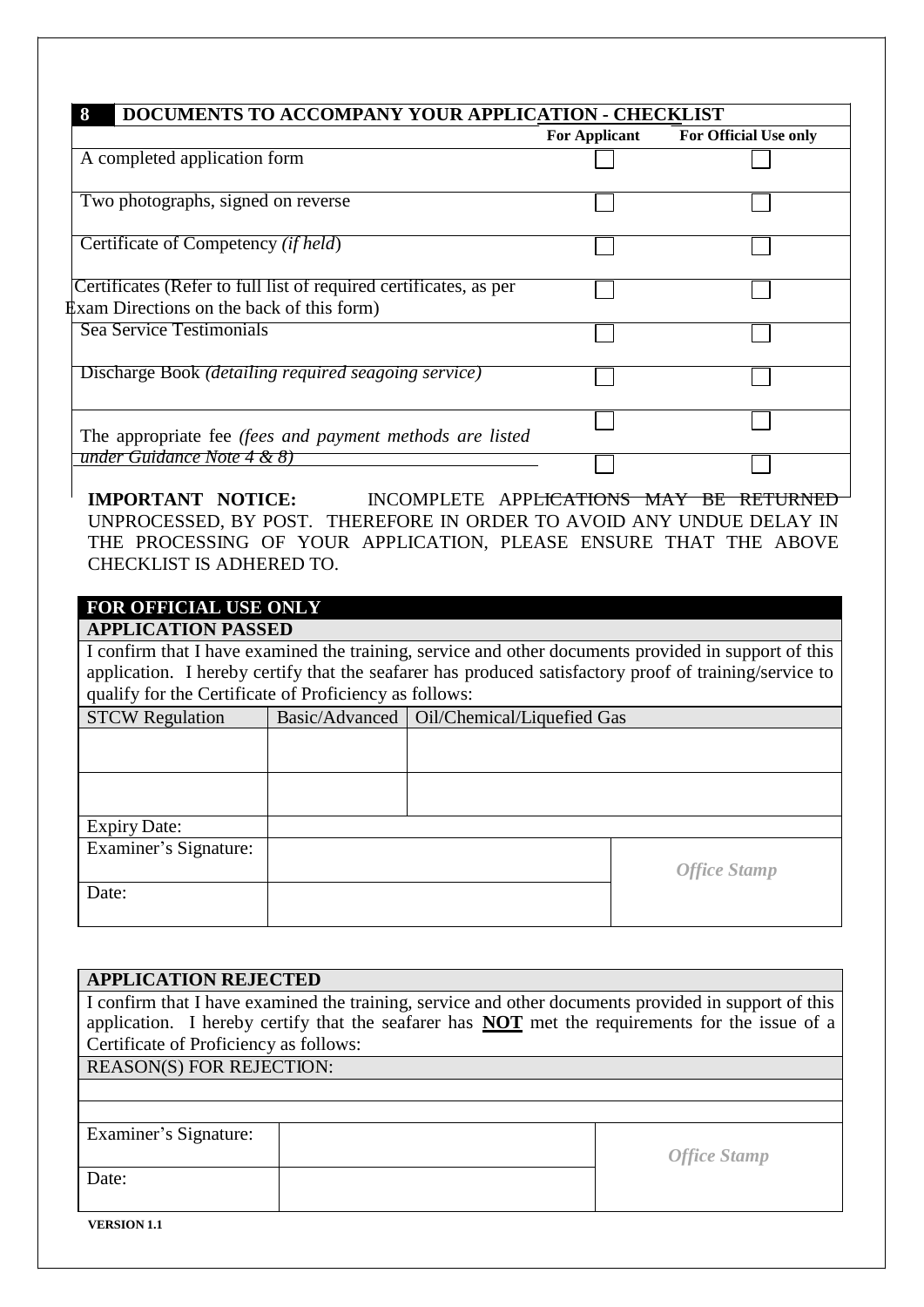### **GUIDANCE NOTES**

#### **1. GENERAL**

This application form may be used to apply for more than one tanker Certificate of Proficiency, provided full details and all tanker course certificates are submitted together.

#### **2. LEGIBILITY**

All entries (other than where signatures are required) must be made clearly in BLOCK CAPITALS using a black or blue ballpoint pen. Mistakes due to illegible writing cannot be rectified without payment of a further fee.

#### **3. PHOTOGRAPHS**

Your application must be accompanied by two identical passport-type photographs. The photographs should be taken full face, without a hat, and should be printed on normal photographic paper. The reverse side of each photograph should be signed by you.

#### **4. FEE FOR CERTIFICATE OF PROFICIENCY**

| Basic Oil & Chemical       | €35 |
|----------------------------|-----|
| <b>Basic Liquefied Gas</b> | 635 |
| Advanced Oil               | f35 |
| <b>Advanced Chemical</b>   | f35 |
| <b>Advanced Gas</b>        | €35 |

If more than one tanker certificate is being applied for at the same time, on the same application form, then only one fee will apply .Please ensure that you only apply for the Certificate of Proficiency for which you can provide the required documents – see back page for more information.

#### **5. DETAILS OF APPLICANT (SECTION 1)**

#### **SEAFARERS UNIQUE ID NUMBER**

The Department of Transport are in the process of issuing all seafarers' who hold Irish Seafarer's Discharge Books, Identity Cards, Certificates of Competency, Radio Operator's Certificates and other seafaring qualifications and certificates including Irish Seafarer's Medical Certificates, a Seafarer's Unique ID Number. If this number is known to you, please provide it under Section 1. If this number is not known by you, please leave this field blank. Your unique ID number will be issued to you and printed on the current seafarer's certificate which you are applying for. This number should be quoted on all future communications with this Department.

#### **NOMINATED CONTACT**

For data protection purposes your application, or the status of your application, may not be discussed with any other party without your prior consent. Should you envisage another party making inquiries with this Department on your behalf regarding the status of an application submitted by you (i.e. should you be away at sea), then please provide details of that Nominated Contact.

#### **6. TRAINING**

Applicants must have completed an approved specialised tanker training programme for the Certificate of Proficiency being applied for.

#### **7. SEAGOING SERVICE**

Applicants must have completed at least 6 months of approved seagoing service on tankers in order to acquire adequate knowledge of safe operational practices, within the 5 year period immediately prior to application.

The period of 6 months may be reduced to not less than 3 months if the applicant has completed an approved tanker familiarisation course or has undertaken 1 months approved intensive training on tankers of less than 3000 GT on short voyages.

Where Certificates of Proficiency for service on a second or third type of tanker are sought, the requirements for sea service on the specific type of tanker may be substituted by successful completion of 28 days approved shipboard training involving at least one loading and one discharging operation.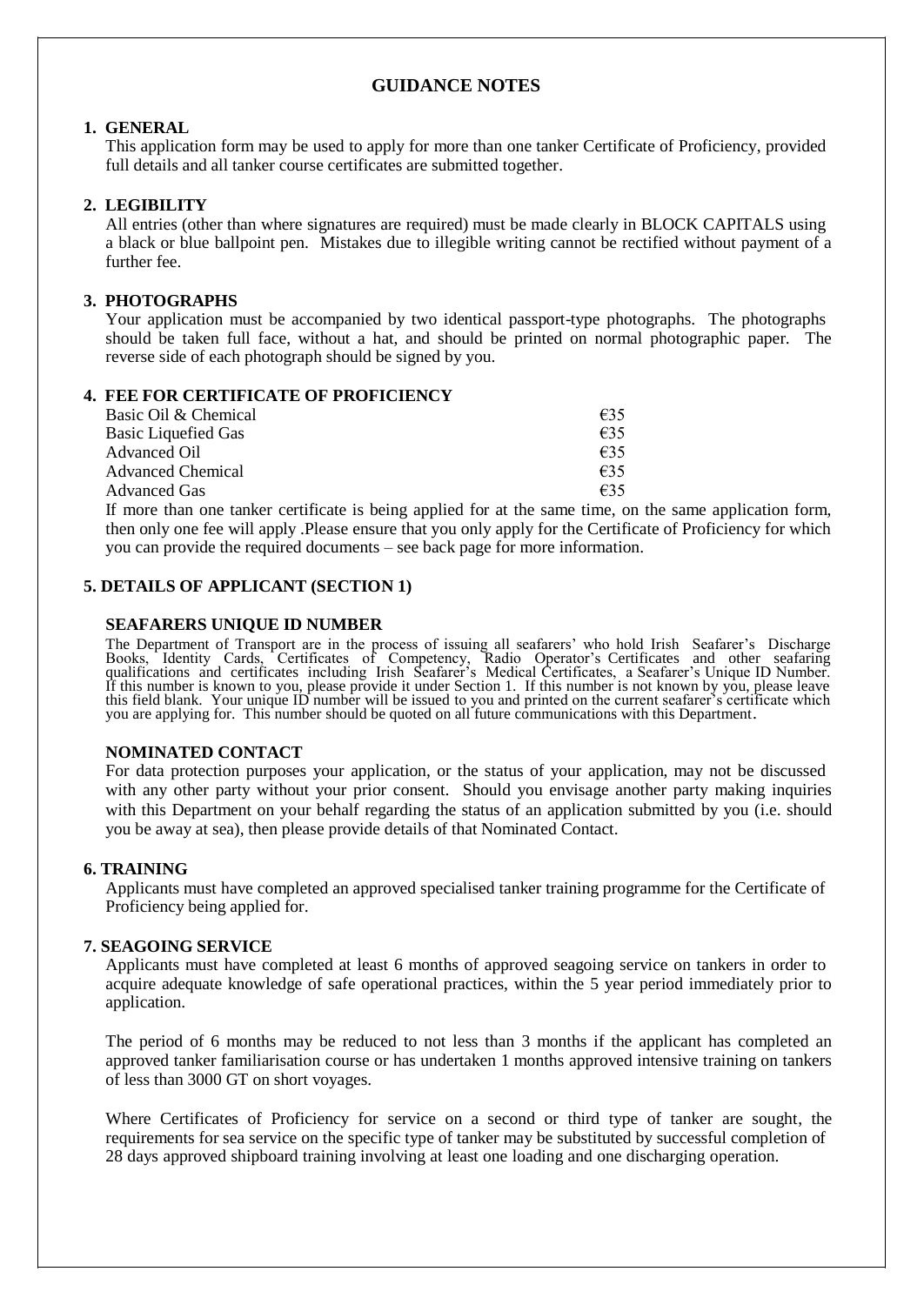#### **8. APPLICATION METHODS**

#### **A. By Post**

It is in your interest to use Registered Post. This Department will not accept responsibility for documents lost in the post. Complete your application form as required, remembering to attach all the supporting documents listed on the checklist provided (see Section 8). Post your application together with your payment by bank draft or postal order, made payable to the *Superintendent, Mercantile Marine Office*, to the Mercantile Marine Office listed under Guidance Note 9. Alternatively credit and debit card payments can be made by submitting the following information:

| Please debit my card with the amount indicated: $\epsilon$ |                                                                                          |       |
|------------------------------------------------------------|------------------------------------------------------------------------------------------|-------|
| <b>Card Type:</b>                                          | MasterCard<br>Visa                                                                       | Other |
| <b>Card Number:</b>                                        |                                                                                          |       |
| <b>Expiry Date:</b>                                        | $\overline{2}$<br>$\overline{0}$<br>$\overline{\phantom{a}}$<br>$\overline{\phantom{a}}$ |       |
|                                                            |                                                                                          |       |
| Signature:                                                 | Date:                                                                                    |       |

Postal applications will normally be processed and returned by registered post.

#### **B. In Person**

Complete your application form as required, remembering to include all the supporting documents listed on the checklist provided (see Section 8). Call in to our public office detailed below with your credit/debit card, bank draft or postal order, made payable to the *Superintendent, Mercantile Marine Office*, during our public office opening hours:

#### **Monday – Friday Between 10:00 am – 12:30 pm and 2:00 pm and 4:00 pm**

Personal applications will normally be processed and returned by registered post .

#### **9. CONTACT DETAILS FOR MERCANTILE MARINE OFFICE**

Mercantile Marine Office Marine Survey Office Irish Maritime Administration, Department of Transport Leeson Lane Dublin 2 Ireland

Ph: + 353 (0)1 678 3480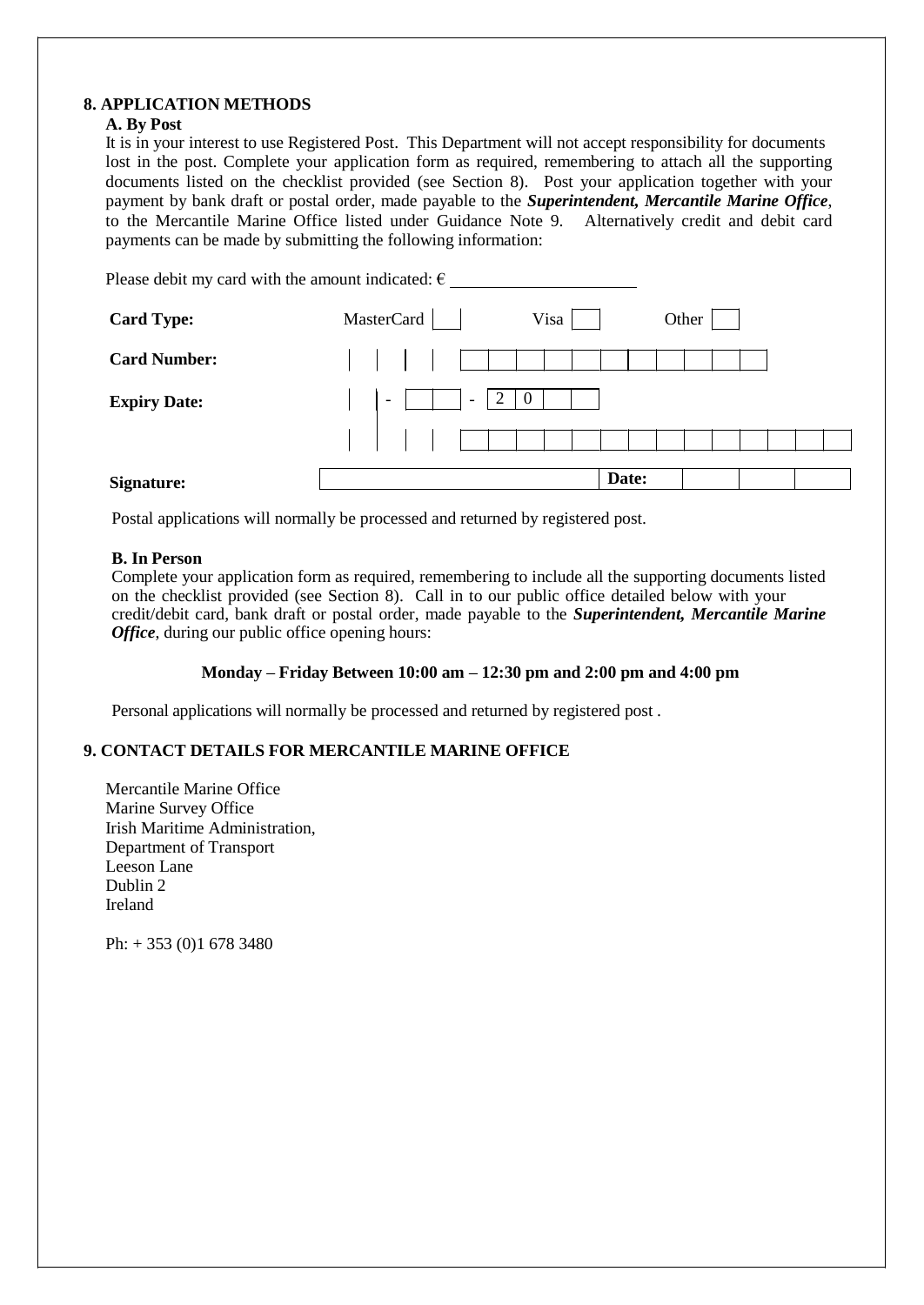#### **Privacy Statement**

The Department of Transport requires customers to provide certain personal data in order to carry out our legislative and administrative functions. The Department will treat all information and personal data that you provide as confidential, in accordance with the General Data Protection Regulation and Data Protection legislation.

Your personal data may be exchanged with other Government Departments in certain circumstances where this is provided for by law. Full details of the Department's data protection policy setting out how we will use your personal data as well as information regarding your rights as a data subject are available at [www.gov.ie/transport/dataprotection.](http://www.gov.ie/transport/dataprotection) Details of this policy are also available in hard copy upon request by emailing [dataprotection@transport.gov.ie](mailto:dataprotection@transport.gov.ie) or in writing to Data Protection Unit, Department of Transport, Leeson Lane, Dublin 2, D02 TR60.